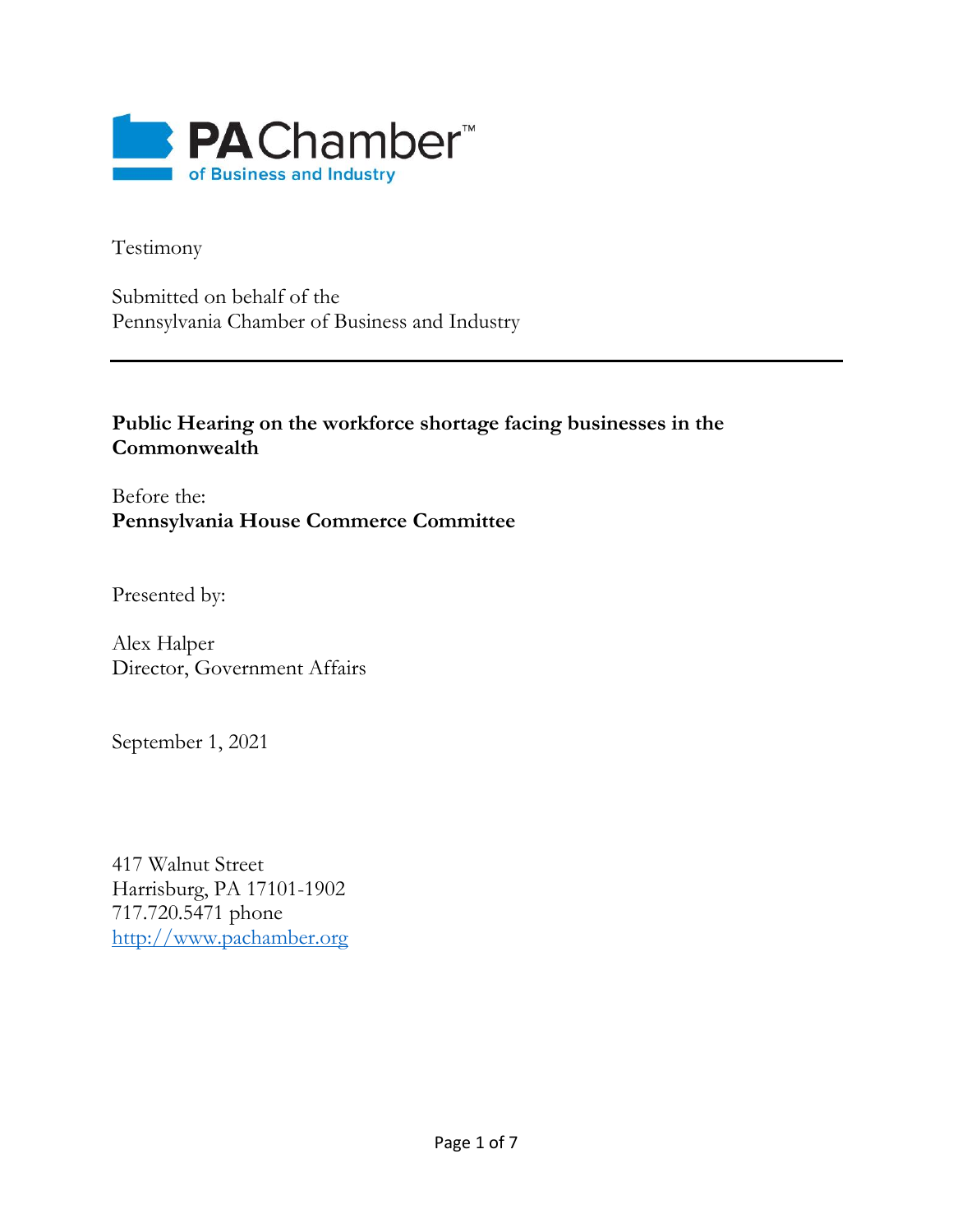Chairman Roae, Chairman Galloway and members of the House Commerce Committee, my name is Alex Halper, and I am Director of Government Affairs for Pennsylvania Chamber of Business and Industry. The PA Chamber is the largest, broad-based business advocacy association in Pennsylvania. We represent nearly 10,000 employers of all sizes, from sole proprietors to Fortune 100 companies, crossing all industry sectors throughout the Commonwealth and representing around 50 percent of the private-sector workforce. Thank you for the opportunity to testify today regarding workforce shortage facing businesses in the Commonwealth.

Many employers throughout the Commonwealth have experienced existential challenges due to the pandemic, economic fallout and restrictions on business. Pennsylvanians who had built successful companies, some operating profitably for decades, suddenly found themselves draining savings, declaring for bankruptcy, and, in some cases, closing permanently. Those businesses still operating when restrictions were generally lifted faced a grim outlook with potentially fewer customers and significant additional costs to comply with health and safety requirements.

While the long-term outlook remains tenuous, the availability of vaccines and eased restrictions on businesses have allowed for economic resurgence and, for some, a path to recovery. Tragically, however, many employers have not been able to fully participate in recovery as they struggle to fill open positions within their workforce.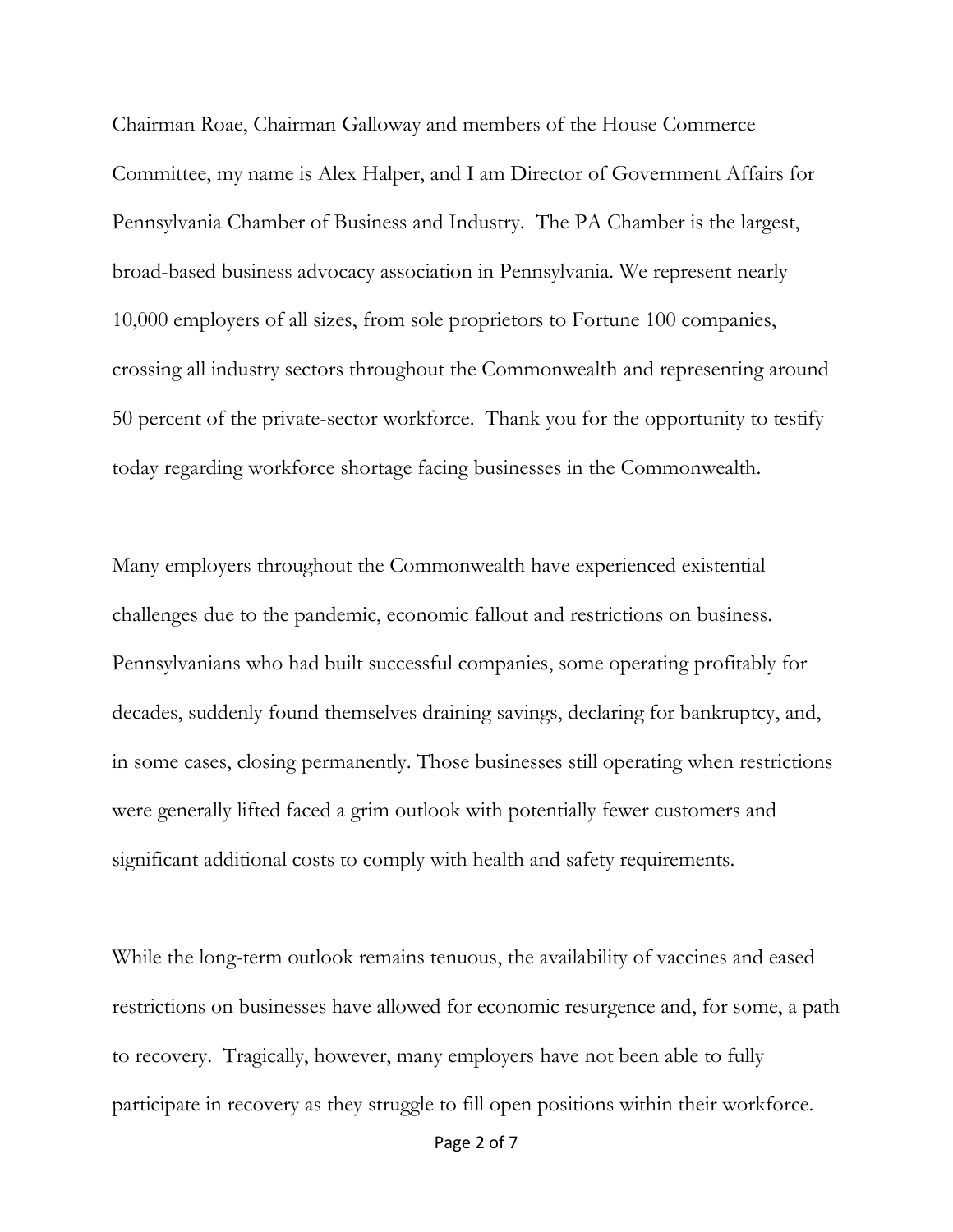A [May 2021 survey](https://www.uschamber.com/report/poll-the-covid-19-unemployed) conducted by the U.S. Chamber of Commerce demonstrated the extent of this national workforce crisis. Polling over 500 Americans between May 17- 20, the following were among the key findings:

- Forty-nine percent of Americans who became unemployed during the pandemic say they are neither actively nor very actively looking for work; less than a third (32 percent) report that they are strongly active in their job search.
- Six in 10 respondents (61 percent) say they are in no hurry to return to work. Three in 10 (30 percent) say they do not expect to return to work this year, with nearly half of those (13 percent of the total) saying they never plan to return to work.
- Extrapolated to 9.3 million unemployed Americans, that's an estimated 2.8 million people who will remain on the sidelines this year, 1.2 million of whom expect not to return to work.
- One in eight (13 percent) who became unemployed during the pandemic and remain unemployed have turned down at least one job offer in the past year.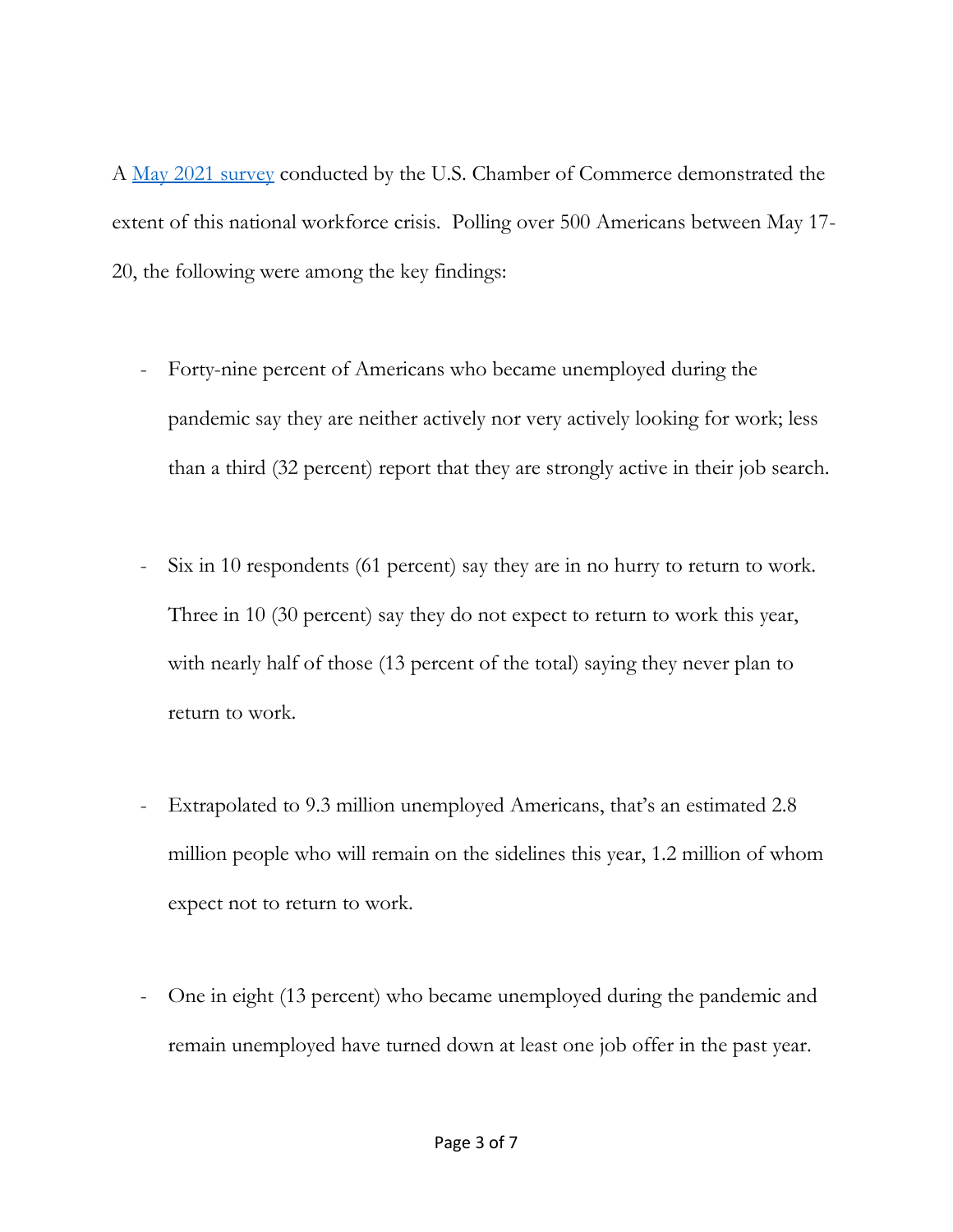- One in six not actively seeking work (16 percent) say the amount of money they are receiving from unemployment benefits and government programs makes it "not worth looking" for work.

This poll, similar analyses of the labor market and anecdotal input from employers make it clear the current workforce shortage is indeed a crisis that has already slowed recovery and threatens to further harm the economy and employers.

Joining me today is Langston Bryant who serves as Human Resources Manager for Ventura Foods based in Chambersburg, PA. Mr. Bryant is experiencing these challenges firsthand.

Numerous factors have created and exacerbated this crisis, and addressing it will require a multi-pronged strategy that both assists employers working to fill open positions in the near-term and helps bridge a workforce and job skills gap that could significantly harm employers, individuals and the economy in the years and decades ahead.

The PA Chamber is focused on the near- and long-term. To improve long-term workforce outcomes we are helping connect employers with educational institutions and provide scholarships for students pursuing careers in the skilled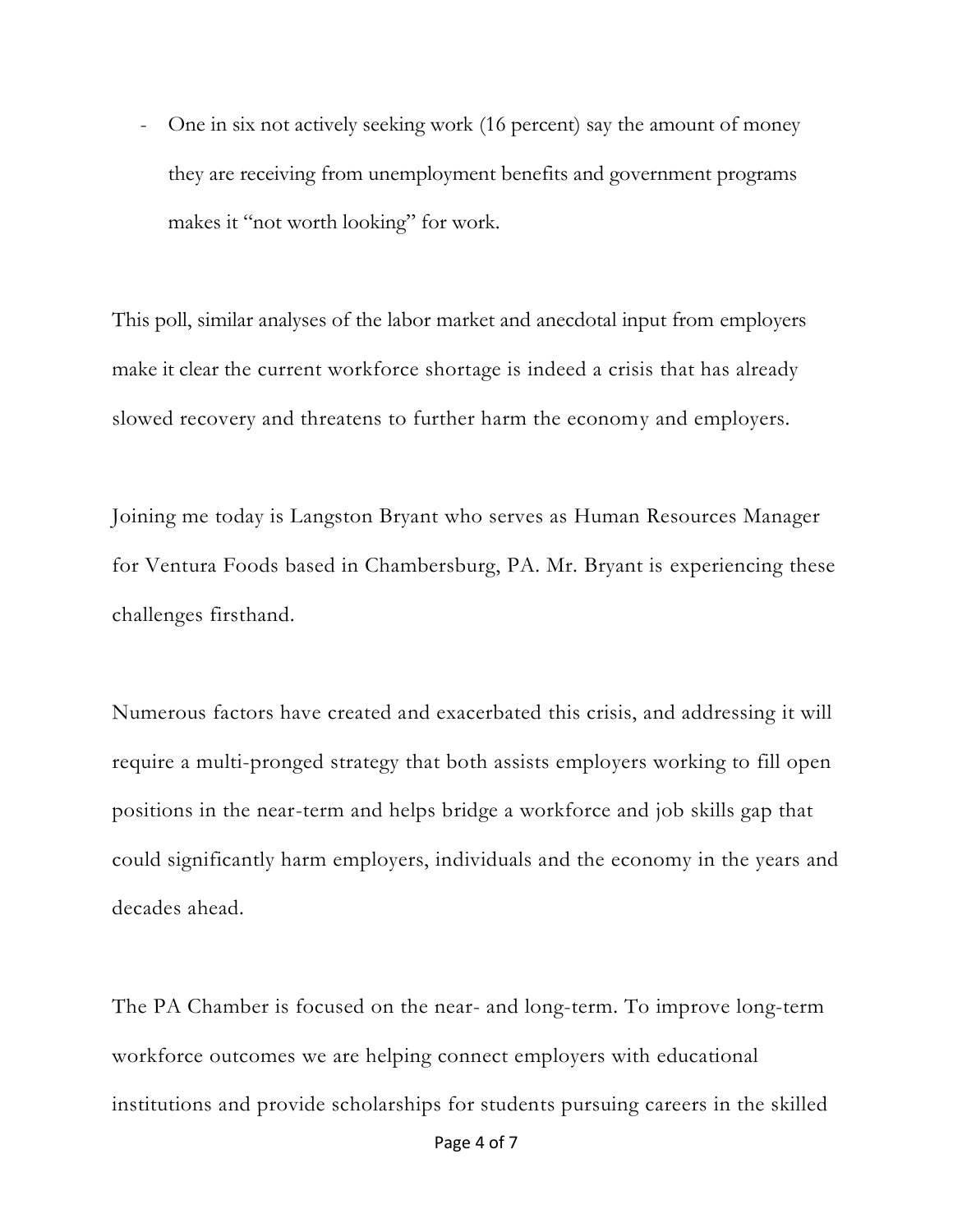trades. We also launched the [Start the Conversation Here](https://linkprotect.cudasvc.com/url?a=https%3a%2f%2fwww.starttheconversationhere.com%2f&c=E,1,l5EUxkwTcXxJDIN5Vz0Vc2gmcC7p8_FBfu2HecJJjWfYV319fXg3QmRenS5i87fjTWU4RwPurcq2DxUtYGSq_ffqgw3BG2wYjjDhC9ALDTI,&typo=1) website with resources to help students and parents make more informed decisions about education, including a career calculator and information on in-demand occupations.

Addressing short-term needs employers is certainly no less daunting and was urgently necessary even prior to the pandemic. In 2019 PA Chamber President and CEO Gene Barr was asked by Gov. Tom Wolf to cochair the Keystone Economic Development and Workforce Command Center, which ultimately released a report with recommendations focused on improving transportation, childcare, state licensure laws and other factors that serve as barriers to employment. The PA Chamber has also focused on criminal justice reform to help facilitate employment for reentrants and those with criminal records; and have supported policies to connect individuals with disabilities to work.

We have also advocated for improvements to Pennsylvania's unemployment compensation system, which, while critically important, has also contributed to the workforce crisis.

Unemployment compensation has been a focus since the early days of the legislative response to the pandemic, as it made sense to drive financial support to individuals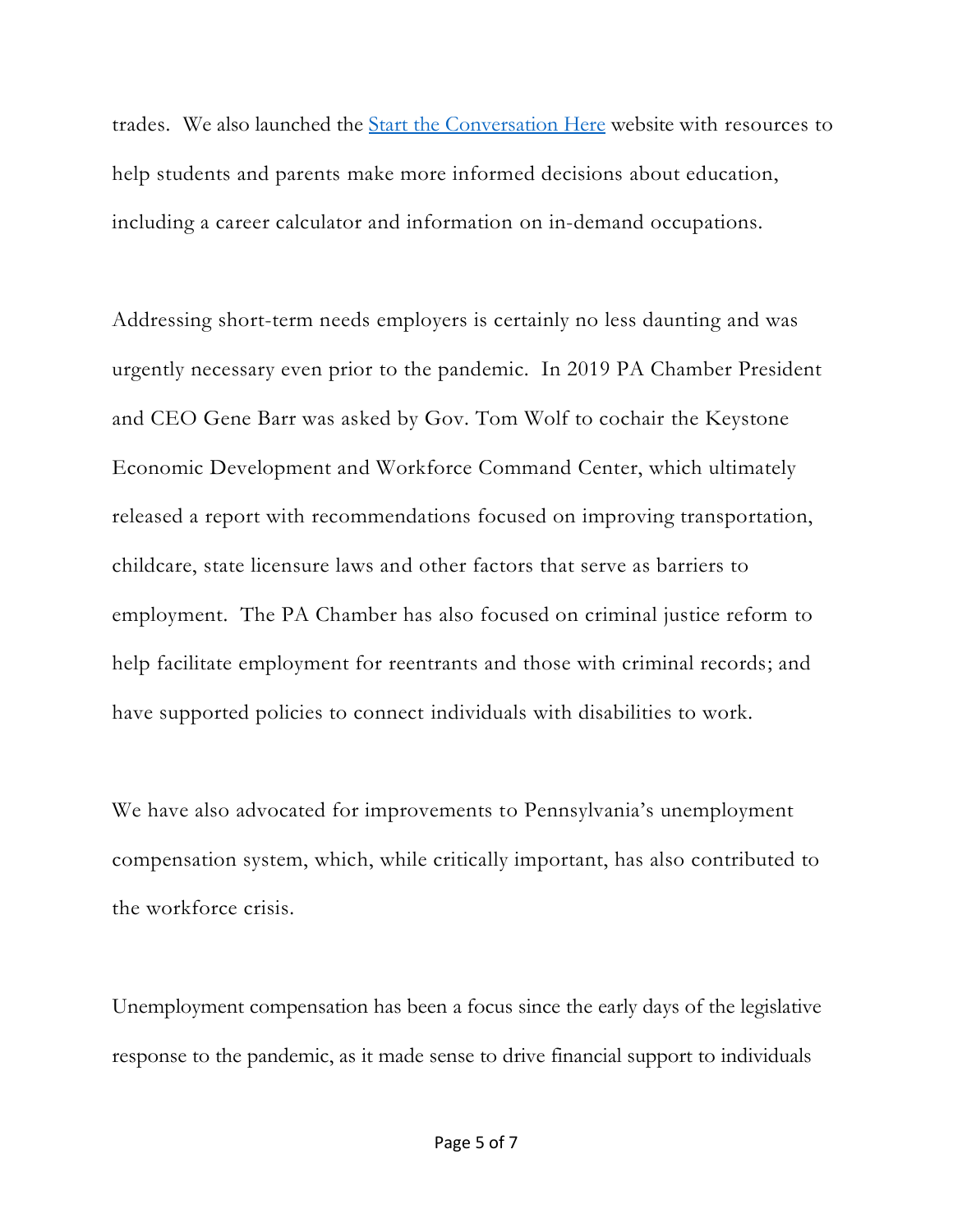through an existing system with an established infrastructure. This included a federally-funded weekly benefit enhancements.

Over time this enhancement has triggered unintended consequences including disincentivizing work in some cases. We continually hear from our members that despite the availability of vaccines, Pennsylvania's high unemployment rate *and* employers significantly raising wages, they still have difficulty filling open positions. This has forced employers across a broad spectrum of industries – including restaurants, construction, manufacturing and supply chain/logistics firms – to reduce hours or even close operations. The data backs up this anecdotal observation. According to an analysis from earlier this year, [an estimated 40 percent](https://www.americanactionforum.org/research/revisiting-federal-pandemic-unemployment-compensation-under-the-biden-administration/) of workers in Pennsylvania could make more collecting unemployment benefits than they would by working.

It is important to remember that the enhancement, now \$300, is in addition to the regular state-funded unemployment benefit, which can be as high as \$583 per week. Employers whose margins, cash flow or depleted savings prevent an extraordinary increase in wages, particularly small businesses, may be forced to scale back operations, decline customers or close altogether. Employers with the ability are indeed raising wages significantly to attract talent; others are incorporating more automation into their workplace or considering other options for reducing labor costs.